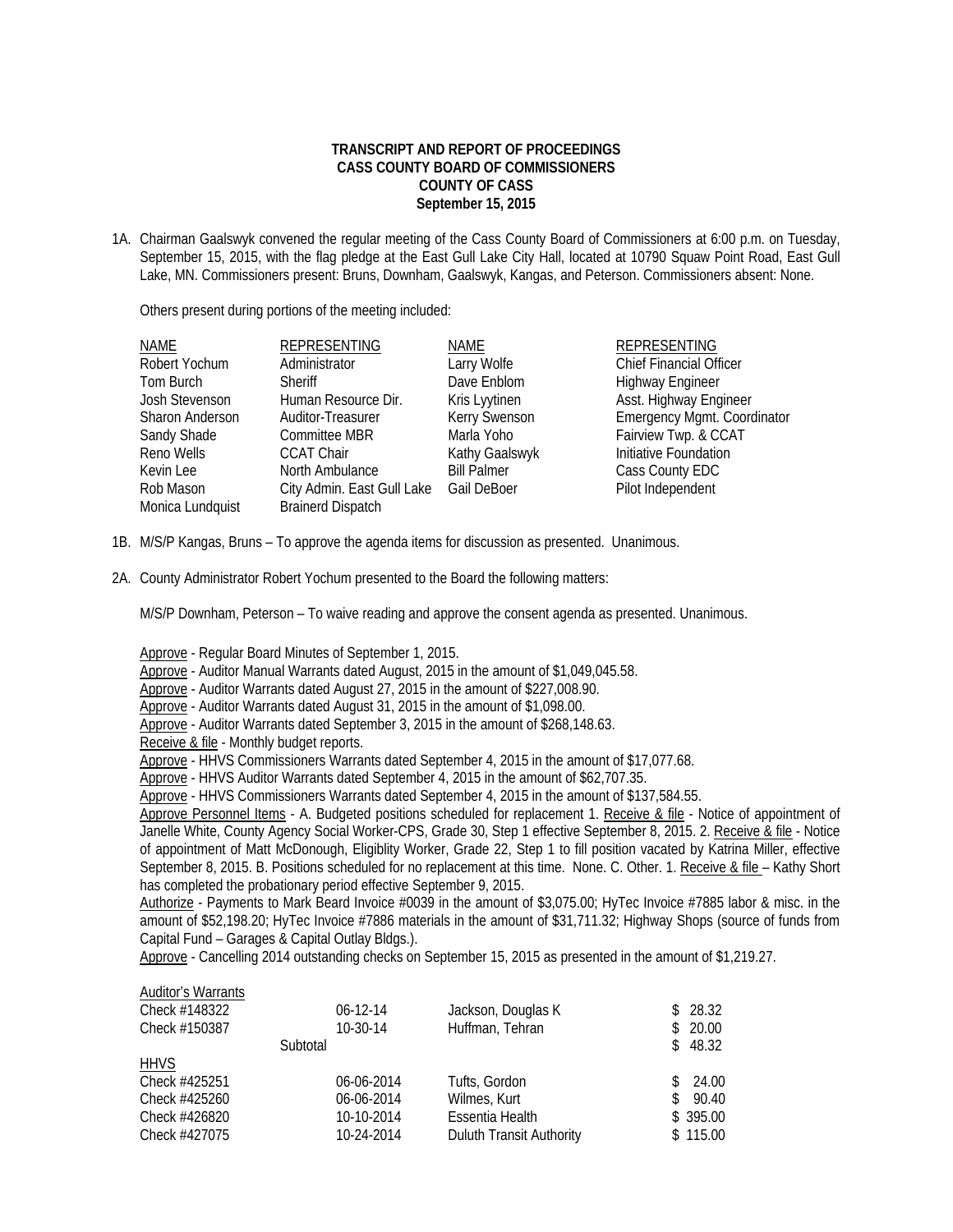|                                                                      | Subtotal<br>Total for checking account #80374 | \$624.40<br>\$672.72 |            |
|----------------------------------------------------------------------|-----------------------------------------------|----------------------|------------|
| <b>Sheriff's Trust Account</b>                                       |                                               |                      |            |
| Check # 20967                                                        | 01-19-2014                                    | Ammerman, Albert     | \$5.00     |
| Check # 20979                                                        | 01-28-2014                                    | Wind, Chavez         | \$1.11     |
| Check # 21016                                                        | 02-18-2014                                    | Barnes, Justin       | \$1.90     |
| Check # 21022                                                        | 02-22-2014                                    | Bakken, Christian    | \$9.00     |
| Check # 21029                                                        | 02-23-2014                                    | Willman, Tiffany     | \$13.55    |
| Check # 21048                                                        | 03-04-2014                                    | Rice, Jonathan       | \$13.50    |
| Check # 21056                                                        | 03-11-2014                                    | Sargent, Carlos      | \$4.58     |
| Check # 21060                                                        | 03-11-2014                                    | Hoeft, Dean          | \$12.00    |
| Check # 21072                                                        | 03-17-2014                                    | Johnson, Rebecca     | \$8.00     |
| Check # 21076                                                        | 03-22-2014                                    | Budreau, Jacob       | \$1.03     |
| Check # 21095                                                        | 04-06-2014                                    | Cloud, Logan         | \$5.00     |
| Check # 21114                                                        | 04-14-2014                                    | Staples, Adrian      | \$1.30     |
| Check # 21121                                                        | 04-18-2014                                    | Rushmeier, Leslie    | \$59.50    |
| Check # 21130                                                        | 04-23-2014                                    | Reimer, Matthew      | \$2.36     |
| Check # 21139                                                        | 05-05-2014                                    | White, Brandon       | \$4.08     |
| Check # 21217                                                        | 06-13-2014                                    | Beaulieu, Theresa    | \$2.00     |
| Check # 21218                                                        | 06-15-2014                                    | Foran, Steven        | \$285.82   |
| Check # 21247                                                        | 07-01-2014                                    | Silcox, Jason        | \$9.00     |
| Check # 21263                                                        | 07-08-2014                                    | Strzelecki, Daniel   | \$7.00     |
| Check # 21271                                                        | 07-14-2014                                    | Johnson, Trerrance   | \$8.38     |
| Check # 21285                                                        | 07-20-2014                                    | Henry, Joseph        | \$5.00     |
| Check# 21287                                                         | 07-20-2014                                    | Mason, Robert        | \$20.00    |
| Check# 21289                                                         | 07-20-2014                                    | Rogala, John         | \$1.97     |
| Check# 21336                                                         | 08-13-2014                                    | Hanson, Kimberly     | \$20.00    |
| Check # 21341                                                        | 08-17-2014                                    | Morgan, Eric         | \$5.08     |
| Check # 21359                                                        | 08-30-2014                                    | Goose, Jeffrey       | \$2.50     |
| Check # 21394                                                        | 09-12-2014                                    | Phillips, Roger      | \$6.00     |
| Check # 21441                                                        | 10-02-2014                                    | Tysver, Derek        | \$10.00    |
| Check # 21466                                                        | 10-17-2014                                    | Fin, James           | \$.95      |
| Check # 21491                                                        | 11-02-2014                                    | Townley, Mary Beth   | \$1.10     |
| Check # 21546                                                        | 12-08-2014                                    | Fairbanks-Roy, Derek | \$3.84     |
| Check # 21547                                                        | 12-09-2014                                    | Smith, Brandi        | \$16.00    |
| Total for Account #314658<br>Grand total of 2014 outstanding checks: |                                               |                      | \$546.55   |
|                                                                      |                                               |                      | \$1,219.27 |

Receive & file - Auditor -Treasurer's Interest Income Report for August 2015.

Approve - Out of state travel - Probation Director James Schneider to attend RAND Corporation in Arlington, Virginia on Dec. 6-9, 2015.

Approve - Request from Wabedo Twp. to issue three easements adjacent to existing township roads.

Approve - Sale of tax forfeited parcel to City of Cass Lake.

Receive & file - Cities of Backus, Cass Lake, Hackensack, Pillager, Pine River, & Walker - Annual Disclosure of Tax Increments year ending Dec. 31, 2014.

Approve - Combining the Cass County Emergency Services Board for Interoperable Public Safety Communications and the Cass County Emergency Medical Services Task Force.

2B. Administrator Yochum summarized the Insurance Committee Meeting of Tuesday, August 25, 2015. The Committee discussed the preliminary 2016 BC/BS health insurance plan rate indicators that suggest no change in employer or employee cost. Mr. Yochum presented recommendations of the Insurance Committee to purchase services from the selfinsurance fund: 1.) retention of Arthur J. Gallagher & Company to provide consulting services to the Cass County Cafeteria Plan through December 31, 2016, and 2.) acceptance of the Minnesota Life proposal for calendar years 2016, 2017, & 2018.

 M/S/P Downham, Bruns – To accept the Insurance Committee recommendations to retain Arthur J. Gallagher & Company to provide consulting services to the Cass County Cafeteria Plan through December 31, 2016, and acceptance of the Minnesota Life proposal for calendar years 2016, 2017, & 2018. Unanimous.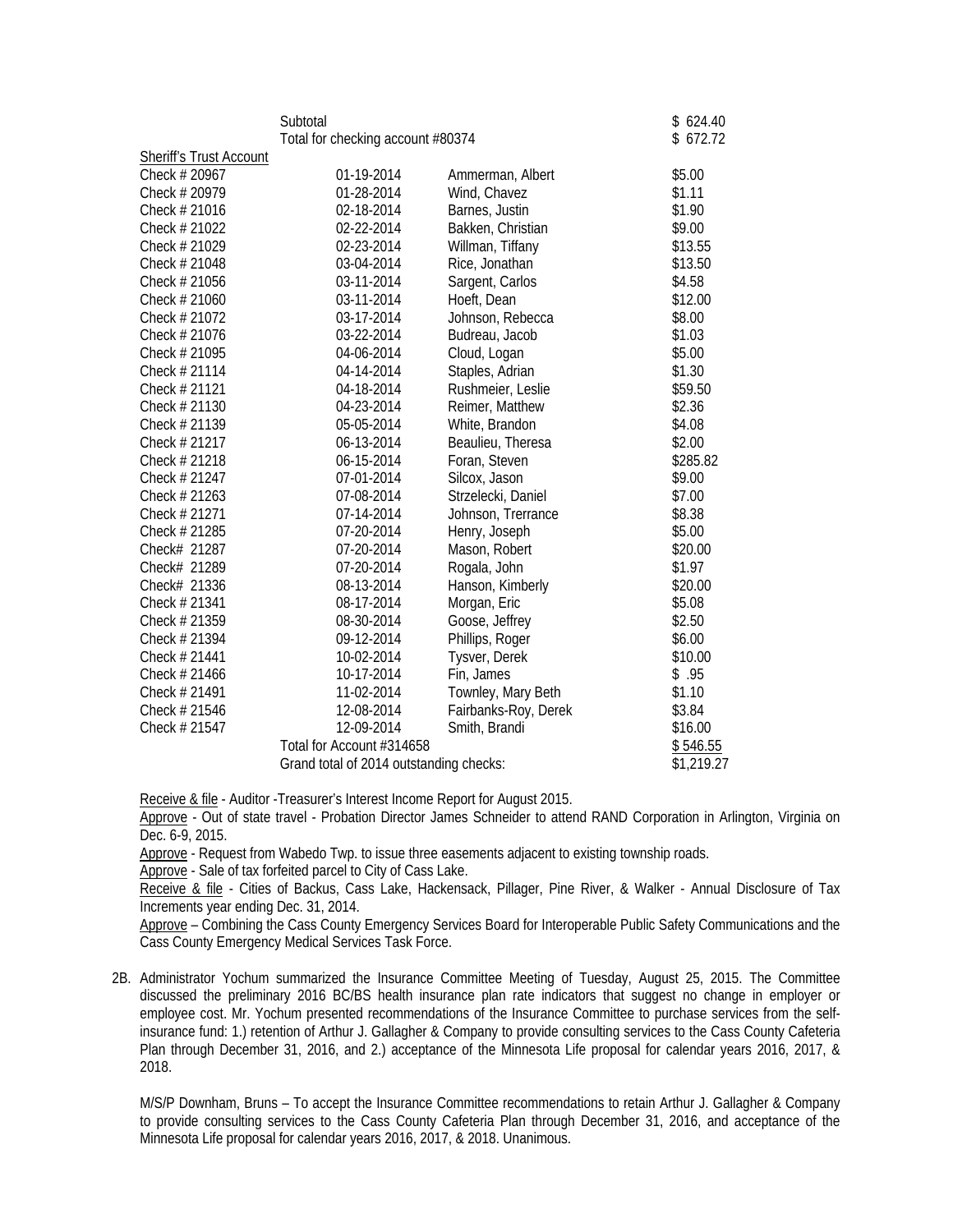- 3A. Initiative Foundation President Kathy Gaalswyk presented an overview of the Initiative Foundation whose mission is to unlock the power of Central Minnesota people to build and sustain thriving communities. Service delivery strategies are focused on the economy, the communities, and philanthropy. Ms. Gaalswyk provided examples of Initiative Foundation work in economic development, business financing, community building, philanthropy and local giving. Ms. Gaalswyk thanked the Board for on-going financial participation in the Initiative Foundation since 1986. No action necessary.
- 3B. Cass County Economic Development Corporation (CCEDC) President William Palmer explained the services provided and the return on investment. The CCEDC operates as a community non-profit corporation that provides confidential assistance to businesses wanting to start-up, locate or expand in Cass County. The Cass County EDC has had the opportunity to participate in over 68 projects representing 724 jobs since 2004. Mr. Palmer stated that it wouldn't have been possible without the support of Cass County, and participation of members, cities, townships, and regional organizations such as the Initiative Foundation, NCEDA, and community businesses. The current top priority of the CCEDC is to recruit a talented and skilled Executive Director to lead the organization. No action necessary.
- 4A. Emergency Management Coordinator Kerry Swenson presented an update on July 12, 2015 storm damage to the southern portions of Cass County which was determined by the National Weather Service to be straight-line winds. The winds caused major tree damage to businesses, homes, public infrastructure, and power lines. Mr. Swenson reported that power lines are back in service with some permanent repairs still needing to be done, and road debris has been cleared so that all public roads are passable. The State Damage Assessment Teams have begun processing claims estimated at approximately 1.6 million dollars.

Fairview Township Clerk Treasurer Marla Yoho commented that estimated damages total \$700,000.00 in Fairview Township (annual budget is \$310,000.00). City of East Gull Lake Administrator Rob Mason commented that estimated damages total \$400,000.00 in the City of East Gull Lake (annual budget is \$550,000.00). Both complimented the County coordination of the emergency planning, timely response, and the importance of providing sites to the public for tree debris storage and subsequent removal. County Engineer Enblom commented on the status of the debris storage sites.

M/S/P Kangas, Gaalswyk – To issue a Certificate of Appreciation recognizing Knife River and Anderson Brothers for their prompt assistance to the citizens of Cass County by allowing temporary use of their property to store tree debris from the storm of July 12, 2015. Unanimous.

- 5A. Kevin Lee Manager of the North Memorial Ambulance Brainerd Region presented the 2nd quarter 2015 report for the Longville Ambulance Subordinate Service District (LASSD). Mr. Lee informed the Board that the LASSD had paramedic coverage in Longville in all but 3 shifts during the 2<sup>nd</sup> quarter (they did provide Advanced Life Support coverage which meets the part time ALS requirement). LASSD year to date has billed 102 patients vs. 119 patients same period last year. The revenues were \$32,616 below budget due to slower volumes and decreased revenue deductions were 65.1% vs. budget 61.9%, and expenses were \$8,531 under budget with a margin of 4.7%. Community activities included collaborated with the Cass County EMS Task Force Meetings, attended the Cass County radio users meetings, donated coverage for the Woman Lake Run, and conducted medical training with the Cass County CERT Team in July. Mr. Lee added that the Brainerd region overall patient satisfaction score for the 2ndquarter was 94.6% and national average score was 93.08%. Mr. Lee also confirmed no change to the 2016 Longville Ambulance Subordinate Service District (LASSD) subsidy.
- 6A. Land Commissioner Josh Stevenson discussed an aerial photography proposal from Pictometry in the amount of \$63,293.33 each year for the next 6 years. The proposed product would provide a high resolution image of the entire county every three years. Mr. Stevenson explained that the SWCD Board has an interest in monitoring judicial ditches and public water buffers and has committed \$25,000 each year and that the Land Department currently purchases aerial photography consisting of 1/3 of the County each year. The Land Department photos are used for forest management but are not high enough quality to be used by the public on the County web mapping site. The Land Department budgets \$25,000 each year for this data from our Forest Development account. The high resolution images will be used by staff to fulfill monitoring requirements determined by the MNDNR, and the data will be available to public and all County Staff. The remaining funding (\$13,293.33) could be general fund eligible due to the multiple department and public usage.

M/S/P Peterson, Kangas – To refer the request of the purchase of aerial photography proposal from Pictometry in the amount of \$63,293.33 each year for the next 6 years to the Citizen Budget Committee. Unanimous.